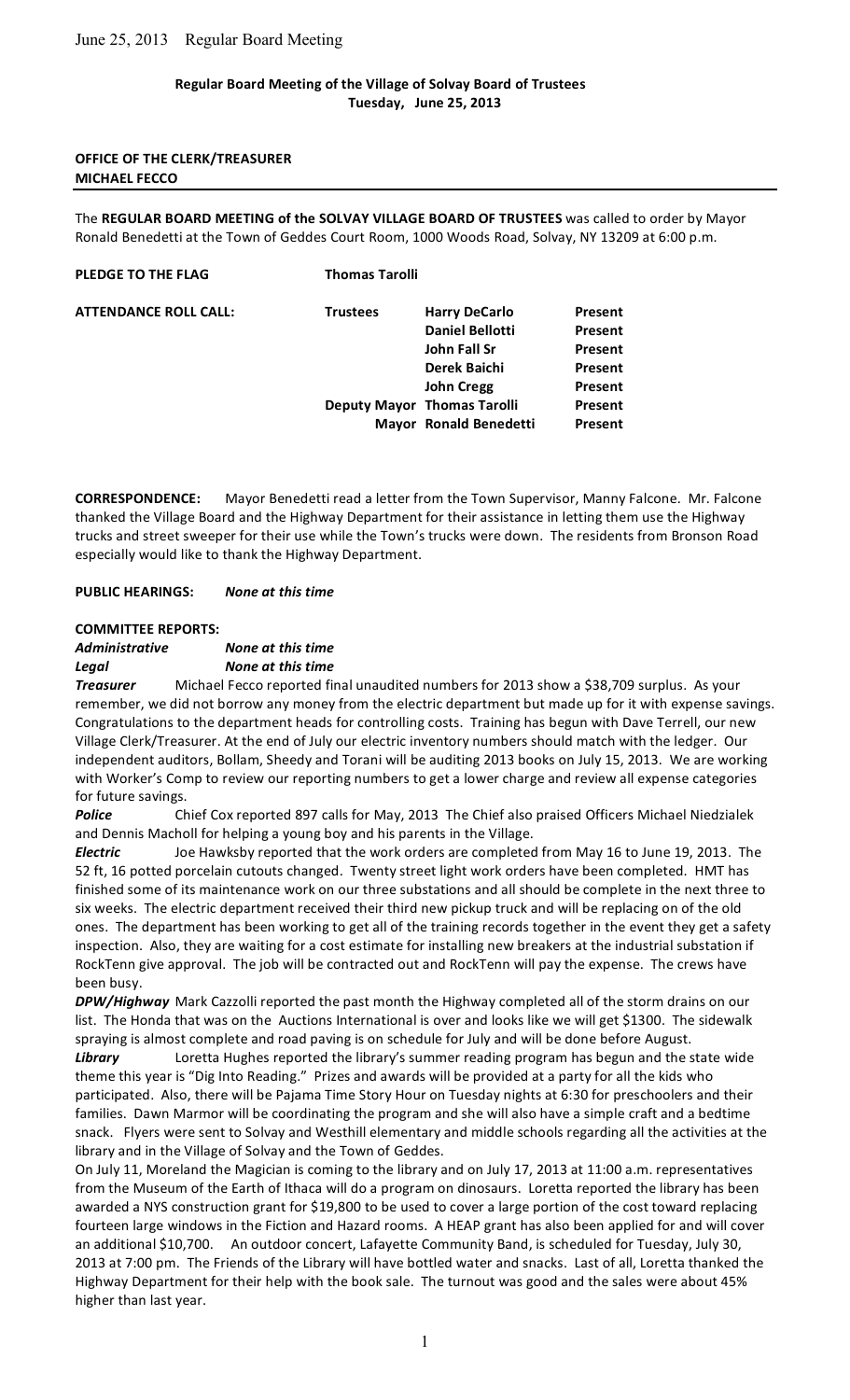Codes Thomas Tarolli introduced our new part time Codes Officer, Larry Ball. The Codes Committee would like
to
amend
the
Local
Law
regarding
Boats.

*Stormwater* **Year‐6
CNY
Stormwater
Coalition
Education
Compliance
Assistance:**

- ✓ CNYRPDB developed the Scope of Services, Project Approach, Program Fee and Timeline which was approved by the CNY Stormwater Coalition's Executive Committee and adopted by the membership of the Coalition.
- $\checkmark$  Similar to programs of the past in that it includes Public Outreach and Education and Direct Municipal Training
components.
- $\checkmark$  Annual fee of \$3,600 has remained the same as years past.
- $\checkmark$  Resolution #9 on tonight's agenda.

### **RESOLUTIONS:**

1. Authorization
from
the
Board
of
Trustees
to
approve
the
minutes
from
the
June
11,
2013 Special Board
Meeting
and
the
Reading
of
the
Minutes
be
herewith
dispensed.

| <b>MOTION:</b> |  | <b>Daniel Bellotti</b> |                       |
|----------------|--|------------------------|-----------------------|
| <b>SECOND:</b> |  | Derek Baichi           |                       |
| AYES:          |  | <b>NAYES:</b>          | <b>MOTION CARRIED</b> |

2. Authorization from the Board of Trustees to write-off bad electric debts of \$83,941.53.

| <b>MOTION:</b> | John Fall Sr           |   |                       |
|----------------|------------------------|---|-----------------------|
| <b>SECOND:</b> | <b>Daniel Bellotti</b> |   |                       |
| AYES:          | <b>NAYES:</b>          | n | <b>MOTION CARRIED</b> |

3. Authorization from the Board to approve Joe Hawksby as the accredited Delegate for the Village of Solvay at the Annual MEUA Conference, August 20, 21,22,and 23, 2013 to be held at the Holiday Valley, Ellicottville, New
York. **MOTION: Derek
Baichi**

| <b>MOTION:</b> | Derek Baichi  |                       |
|----------------|---------------|-----------------------|
| <b>SECOND:</b> | John Fall Sr  |                       |
| AYES:          | <b>NAYES:</b> | <b>MOTION CARRIED</b> |

4. Authorization from the Board of Trustees to pay C&S Engineers \$28,057.60 for services rendered form 3/1/13
to
5/24/13
which
was
tabled
from
the
June
11,
2013. **MOTION: Daniel
Bellotti**

| IVIUTIUIV.     |            | DAIIICI DEIIULLI |                       |
|----------------|------------|------------------|-----------------------|
| <b>SECOND:</b> | John Cregg |                  |                       |
| AYES:          |            | <b>NAYES:</b>    | <b>MOTION CARRIED</b> |

5. Authorization from the Board of Trustees to pay C&S Engineers \$3697.48 for services rendered form 5/1/13
to
5/13/13. **MOTION: Daniel
Bellotti**

| <b>SECOND:</b> | Derek Baichi  |                       |
|----------------|---------------|-----------------------|
| AYES:          | <b>NAYES:</b> | <b>MOTION CARRIED</b> |

6. Authorization
from
the
Board
of
Trustees
to
approve
the
Budget
Modifications: **MOTION: John
Cregg**

| <b>SECOND:</b> | John Fall Sr  |                       |
|----------------|---------------|-----------------------|
| AYES:          | <b>NAYES:</b> | <b>MOTION CARRIED</b> |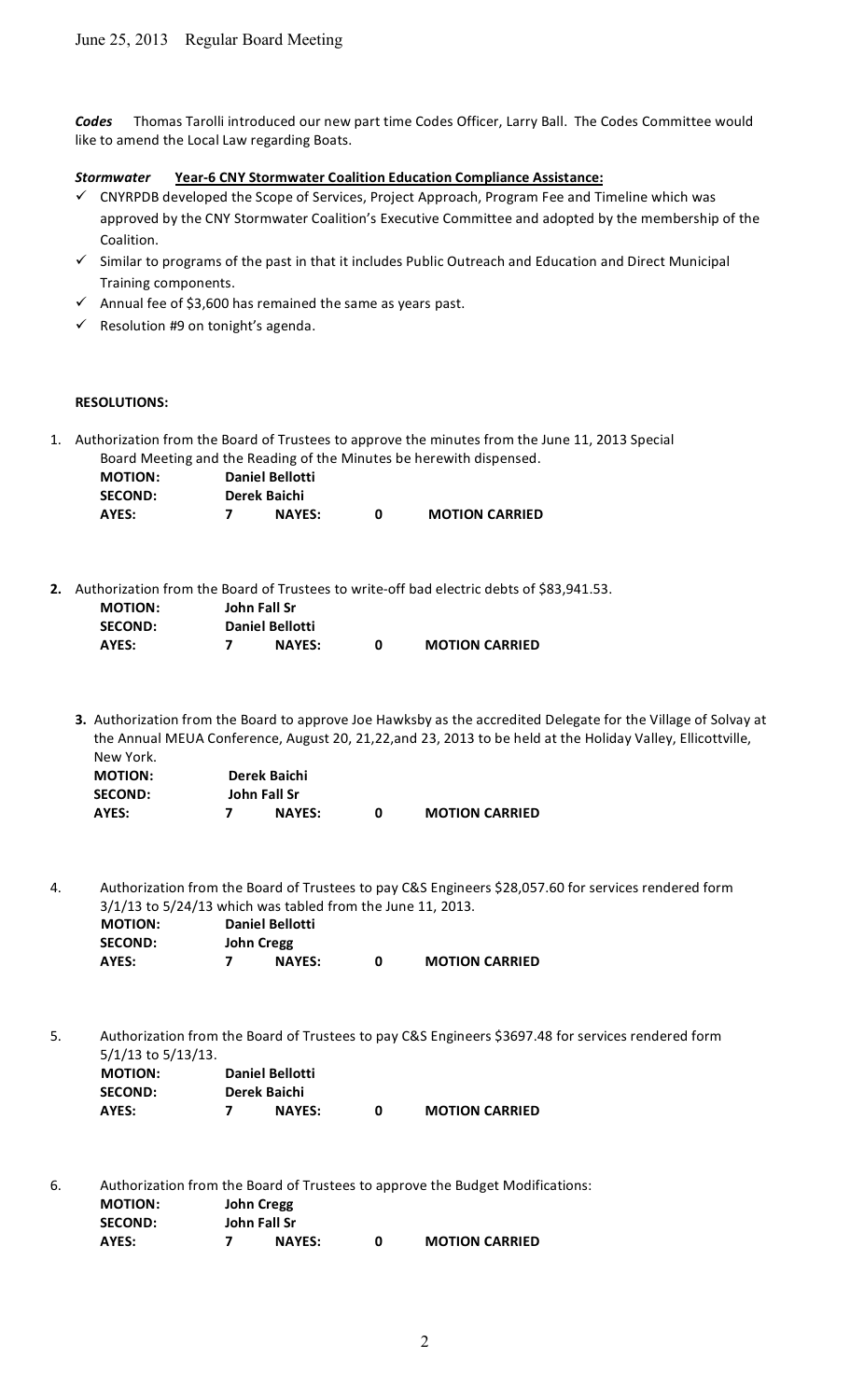### **For Approval at the June 2013 Regular Board Meeting**

|         |       | (as modified)         | proposed             | newly modified       |
|---------|-------|-----------------------|----------------------|----------------------|
| Account | Title | <b>Current Budget</b> | <b>Budget</b><br>Mod | <b>Budget Amount</b> |

#### **Revenue**

| 412550A | <b>Village Clerk Fees</b>       | 1,000   | (18)     | 982     |
|---------|---------------------------------|---------|----------|---------|
| 415200A | Police Fees                     | 6,399   | 16       | 6,415   |
| 415600A | Safety Inspection Fees          | 9,773   | 100      | 9,873   |
| 415610A | <b>Safety Registration Fees</b> | 6,590   | 60       | 6,650   |
| 415890A | Other Public Safety Income      | 5,969   | (5, 494) | 475     |
| 420010A | Parks & Recs Fees               | 500     | (95)     | 405     |
| 424010A | Interest Income on Deposits     | 1,115   | 11       | 1,126   |
| 425010A | <b>Business Licenses</b>        | 4,409   | (959)    | 3,450   |
| 425300A | Game Licenses                   | 946     | (26)     | 920     |
| 425550A | <b>Permits</b>                  | 96,125  | 100      | 96,225  |
| 426100A | Fines & Forfeited Bail          | 93,000  | 3,383    | 96,383  |
| 426550A | Misc Sales - Other              | 6,974   | 577      | 7,551   |
| 426900A | Other Compensation for Loss     | 700     | (160)    | 540     |
| 430890A | State Aid - Other               | 6,400   | 1,000    | 7,400   |
| 433890A | State Aid - Police Special      | 3,510   | 15,775   | 19,285  |
|         |                                 |         |          | 0       |
|         |                                 |         |          | 0       |
|         | <b>Total</b>                    | 243,410 | 14,270   | 257,680 |

### **Expenses**

| 512104A  | Mayor - Other                  | 4,095     | 72       | 4,167     |
|----------|--------------------------------|-----------|----------|-----------|
| 513554A  | Tax Receiver - Other           | 5,500     | (2, 436) | 3,064     |
| 531201A  | Police - Wages                 | 1,072,265 | 39,000   | 1,111,265 |
| 532101A  | <b>School Resource Officer</b> | 39,000    | (39,000) | 0         |
| 571204A  | Pool - Other                   | 7,009     | 436      | 7,445     |
| 580104A  | Zoning Board - Other           | 242       | 50       | 292       |
| 581604A  | Refuse Collection - Other      | 299,000   | 686      | 299,686   |
| 590458A  | Life Insurance                 | 12,705    | 1,712    | 14,417    |
| 590508A  | NYS Unemployment               | 4,700     | (2,025)  | 2,675     |
| 5312.17A | Police Other - computers       | 1,500     | 15,775   | 17,275    |
|          |                                |           |          | 0         |
|          |                                |           |          |           |
|          | <b>Total</b>                   | 1,446,016 | 14,270   | 1,460,286 |

7. Authorization from the Board of Trustees to pay Costello, Cooney & Fearon, PLLC \$8,394.71 for services
rendered
for
the
month
of

May,
2013

| <b>MOTION:</b> |            | <b>Daniel Bellotti</b> |   |                       |
|----------------|------------|------------------------|---|-----------------------|
| <b>SECOND:</b> | John Cregg |                        |   |                       |
| AYES:          |            | <b>NAYES:</b>          | n | <b>MOTION CARRIED</b> |

8. Authorization
from
the
Board
of
Trustees

to
approve

WHEREAS, the property described by the following tax map number(s) and located at the following address(s) is/are in the Village of Solvay, is/are owned by the following owner(s); and WHEREAS, as the aforesaid property owner(s) allows the property to accumulate high weeds, brush, grass, trash, debris, or other matter, in a manner that is unhealthy, hazardous, or dangerous and in violation of Chapter
56;
and

WHEREAS, the owner(s) was notified by certified mail and/or posted on site and a follow up revealed the violation
still
exists

NOW, be it resolved that the Village of Solvay Board shall authorize the property to be cut, trimmed, and removed by the Village Representatives, and all actual costs of work or services rendered at the direction of the Village Board, shall be assessed and collected in the same manner and time as the taxes levied on the premises.

| <i>STREET ADDRESS</i> | TAX MAP      | <b>NAME OF OWNER</b> |
|-----------------------|--------------|----------------------|
| 1. 105 Worth Ave      | 005.-08-25.0 | Della Howell         |
| 2. 425 Abell Ave      | 005.-04-10.0 | Sarah Gilmore        |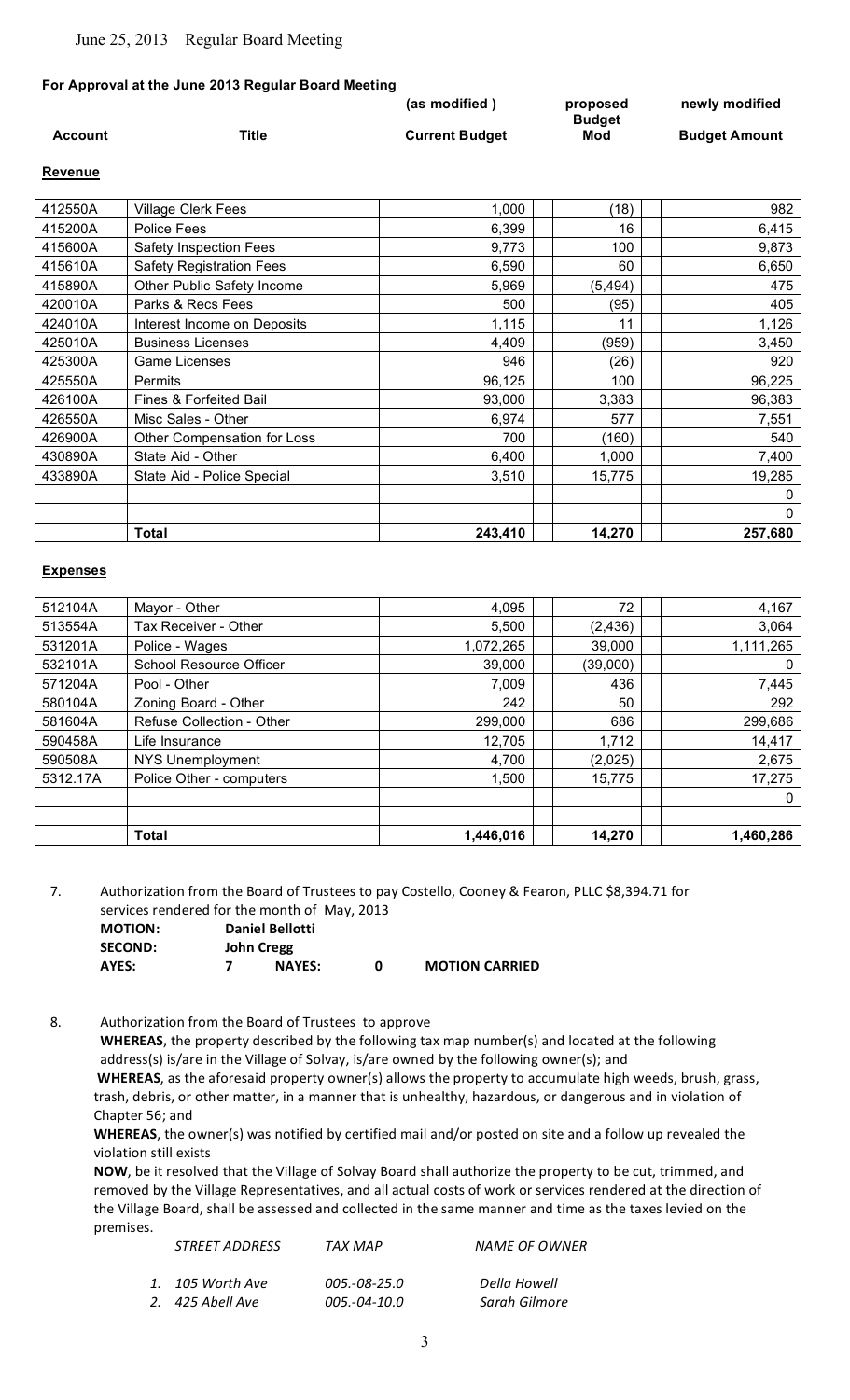## June 25, 2013 Regular Board Meeting

|                | 3. 418 Abell Ave   |               | $005.-03-12.0$ | David Kelpacki Thron      |
|----------------|--------------------|---------------|----------------|---------------------------|
|                | 4. 102 Summit Ave  |               | 010.-03-07.0   | <b>Richard Haselmayer</b> |
|                | 5. 208 Charles Ave |               | 011.-08-06.0   | <b>Mathew Varughese</b>   |
| <b>MOTION:</b> | <b>John Cregg</b>  |               |                |                           |
| <b>SECOND:</b> | John Fall Sr       |               |                |                           |
| AYES:          |                    | <b>NAYES:</b> | o              | <b>MOTION CARRIED</b>     |
|                |                    |               |                |                           |

### 9. Resolution Supporting Participation in the CNY Stormwater Coalition Staff Services and Education **Compliance
Assistance
Program**

Resolution authorizing the items listed below pursuant to requirements of the New York State Pollutant Discharge Elimination System Municipal Separate Storm Sewer System General Permit.

#### **WHEREAS**, **Village
of
Solvay** (Legal
Name
of
Municipality)

herein called the "Municipality", after thorough consideration of the various aspects of the problem and consideration
of
available
information,
has
hereby
determined
that
certain
work,
as
described
in Attachment A, herein called the "Project", is desirable, is in the public interest, and is required in order to implement
the
Project;
and

WHEREAS, the Central New York Regional Planning & Development Board, herein called the "Board", has provided program planning and implementation assistance pertaining to the requirements of the New York State Pollutant Discharge Elimination System (SPDES) Stormwater Phase II General Permit for Municipal Separate
Storm
Sewer
System
(MS4)
operators
since
2002,
and

WHEREAS, the Board has proposed staff and education assistance services in support of sustaining the CNY Stormwater Coalition and to provide a regional public education, outreach and training compliance program to reduce municipal staff burdens, ensure consistency, provide widespread priority audience targeting the most efficient use of limited municipal funds by distributing total program costs over a number of entities within a twelve month timeframe as outlined in Attachment B;

# **NOW,
THEREFORE,
BE
IT
RESOLVED
BY Village
Board
of
Trustees**

#### (Governing
Body
of
Municipality)

1. That **Ronald
Benedetti**

(Name
and
Title
of
Chief
Elected
Official)

or such person's successor in office is the representative authorized to act in behalf of the Municipality's governing
body
in
all
matters
related
the
Project;

2. That the Municipality agrees that it will fund its portion of the program cost in the amount of \$3,600, and that those funds will be made available to the Board upon receipt of invoice.

3. That
one
(1)
certified
copy
of
this
Resolution
will
be
prepared
and
sent
to
the
Board
upon
adoption. That this Pesolution take effect immediately

| 4. THRU LITS NESORULION LANE EFFECT INTITIEDIATELY. |            |               |   |                       |
|-----------------------------------------------------|------------|---------------|---|-----------------------|
| <b>MOTION:</b><br><b>Daniel Bellotti</b>            |            |               |   |                       |
| <b>SECOND:</b>                                      | John Cregg |               |   |                       |
| AYES:                                               |            | <b>NAYES:</b> | O | <b>MOTION CARRIED</b> |

#### **NEW
BUSINESS**

\*\*\*\*\*\*\*\*\*\*\*\*\*\*\*\*\*\*\*\*\*\*\*\*\*\*\*\*\*\*\*\*\*\*\*\*\*\*\*\*\*\*\*\*\*\*\*\*\*\*\*\*\*\*\*\*\*\*\*\*\*\*\*\*\*\*\*\*\*\*\*\*\*\*\*\*\*\*

Resolved that this Board of Trustees move into Executive Session to discuss a contract and/or personnel matter at
7:02
p.m.

| <b>MOTION:</b> | <b>Daniel Bellotti</b> |  |                       |  |
|----------------|------------------------|--|-----------------------|--|
| <b>SECOND:</b> | John Cregg             |  |                       |  |
| AYES:          | <b>NAYES:</b>          |  | <b>MOTION CARRIED</b> |  |

Resolved that the Executive Session be closed and that this Board return to the regular meeting at 7:39 p.m.

| <b>MOTION:</b> | John Cregg   |               |   |                       |  |
|----------------|--------------|---------------|---|-----------------------|--|
| <b>SECOND:</b> | John Fall Sr |               |   |                       |  |
| AYES:          |              | <b>NAYES:</b> | n | <b>MOTION CARRIED</b> |  |
|                |              |               |   |                       |  |

\*\*\*\*\*\*\*\*\*\*\*\*\*\*\*\*\*\*\*\*\*\*\*\*\*\*\*\*\*\*\*\*\*\*\*\*\*\*\*\*\*\*\*\*\*\*\*\*\*\*\*\*\*\*\*\*\*\*\*\*\*\*\*\*\*\*\*\*\*\*\*\*\*\*\*\*\*\*